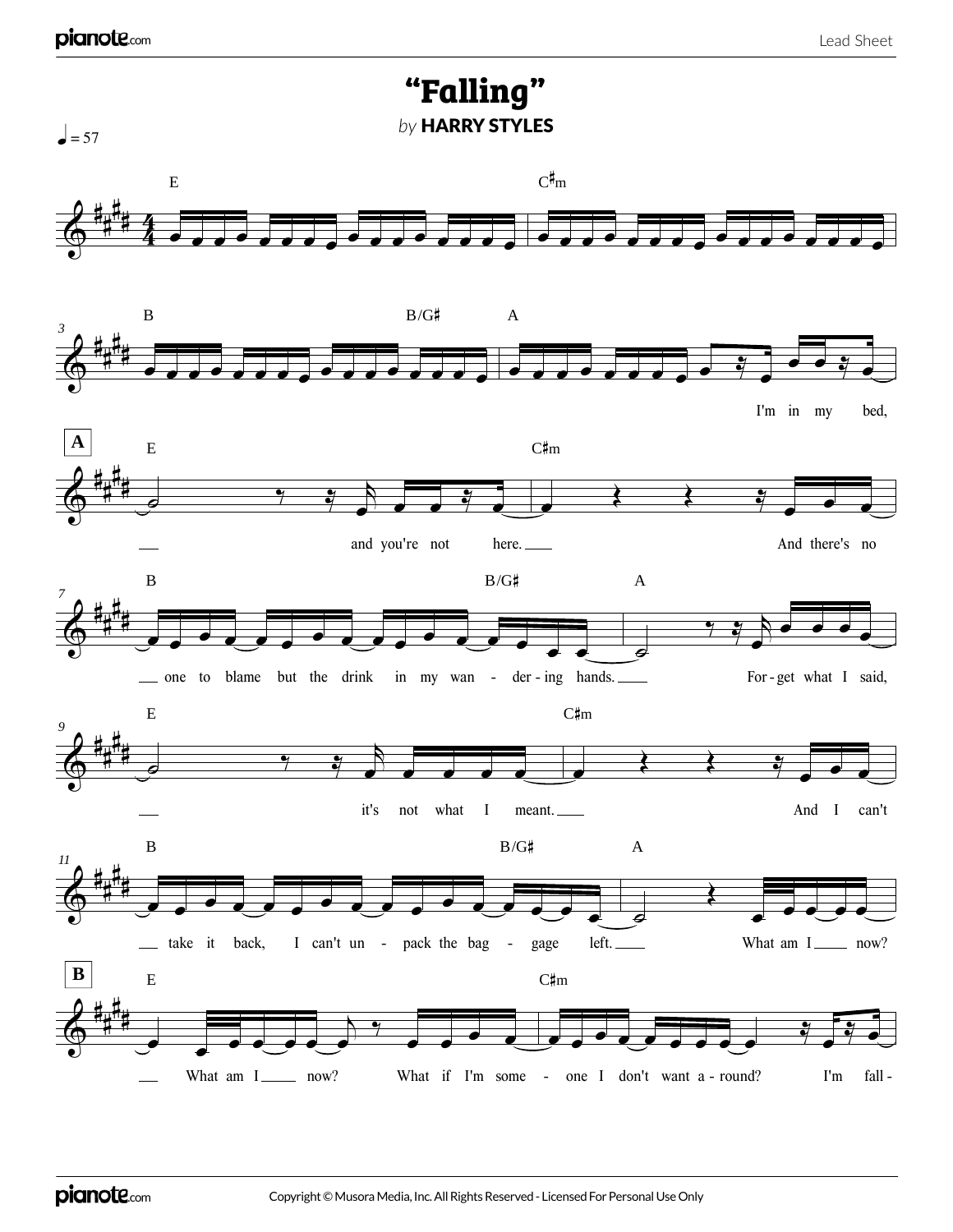pianote.com

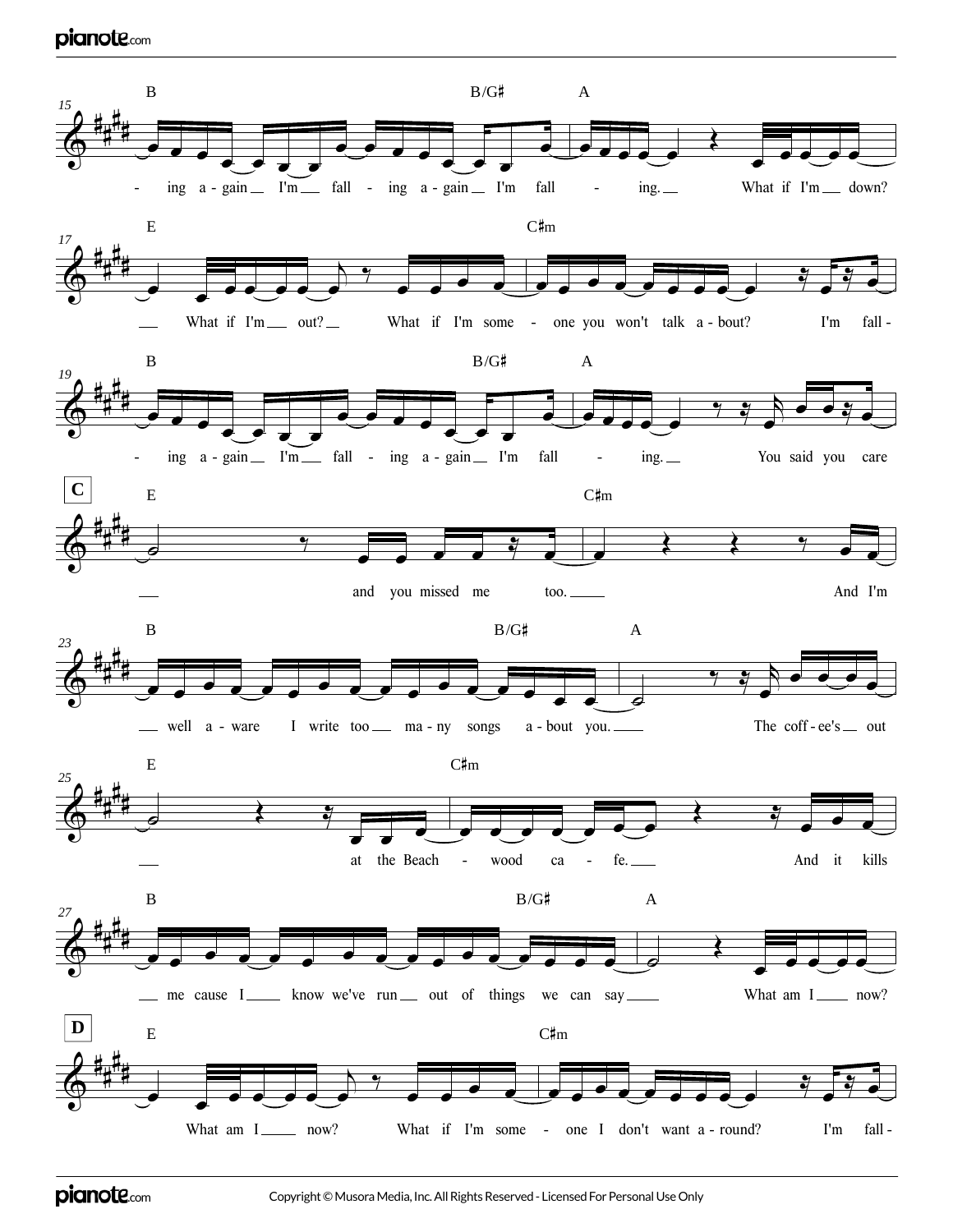pianote.com